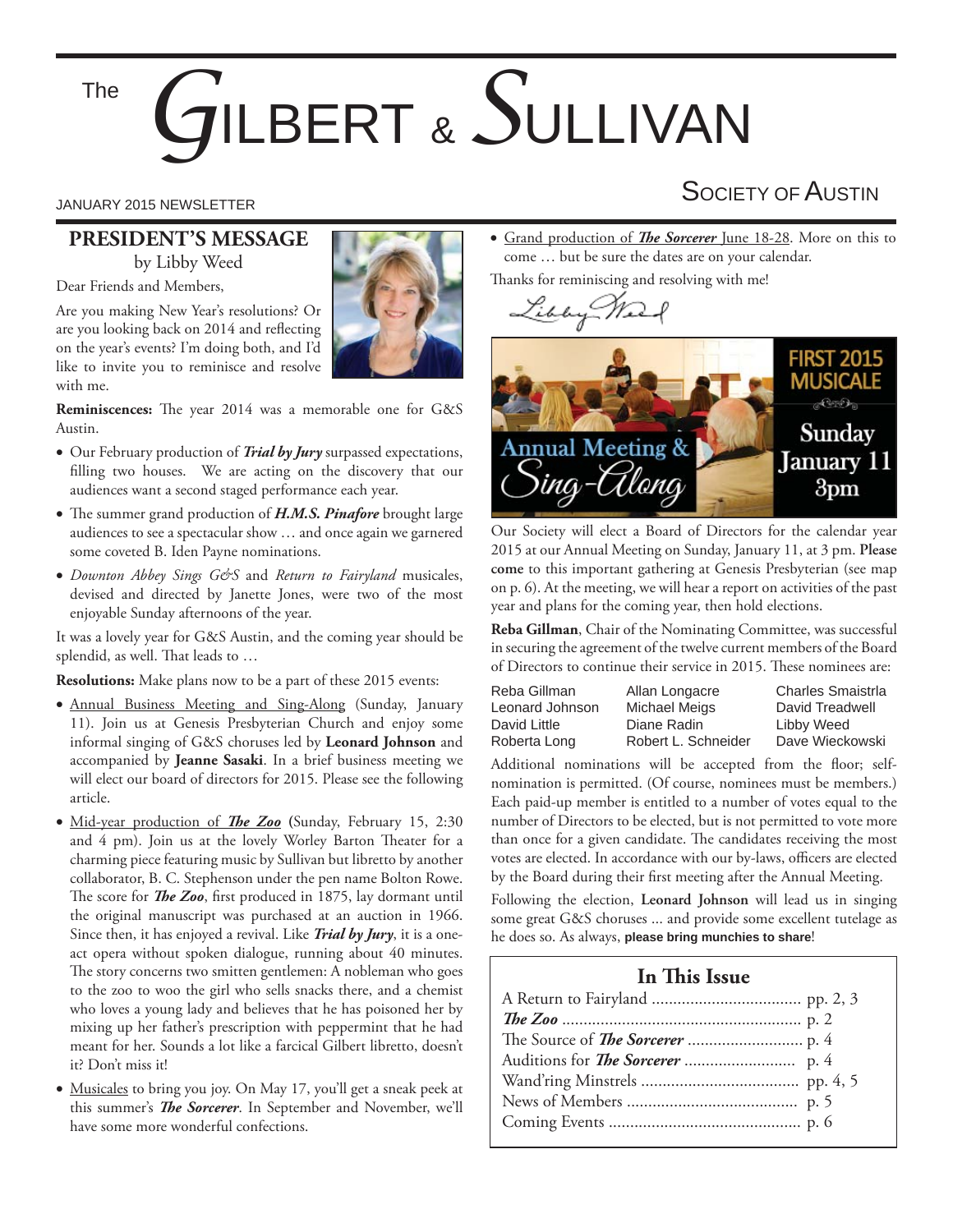#### **A Return to Fairyland – Memories of** *Iolanthe* **by Reba Gillman**



Sunday, November 9 at 3 pm: we are happily gathering in the Worley Barton Theater at the Brentwood Christian School, to enjoy recollections of our delightful June 2009 production of *Iolanthe*. **Janette Jones** has organized this musicale with her usual imagination and energy. We can expect cleverly contrived costumes, good music, and even occasional amazing hints at scenery. And of course good singers, and the

wonderful **Jeanne Sasaki** at the piano, with **Cody Ireland** turning pages. All are singing the roles they sang in 2009 except **Angela Irving** who is replacing Meredith Ruduski as Phyllis; and two men and two women choral singers who are also new. Again we have about 140 people in the enthusiastic audience.

As the program begins we find that President Libby Weed is also serving as Mother Goose, the Narrator. **Lisa Alexander** plays the part of Queen of the Fairies; **June Julian** plays Iolanthe; **Angela Irving** – Phyllis; **Natalie Wilemon** – Celia; **Patricia Combs** – Leila; **Derek Smootz** – Strephon; **Andy Fleming** – Earl Tolloller; **David Fontenot** - Earl of Mountararat; **Arthur DiBianca** - The Lord Chancellor; **Russell Gregory** – Private Willis; **Nancy Arnold**, **Maurine McLean**, **Janette Jones** – Chorus of fairies; **Mark Long**, **Robert L. Schneider**, **David Treadwell** – Chorus of Peers. All are on stage, including Jeanne at her piano, who is frequently rendered invisible when she is plunged into darkness. The music begins as Celia, Leila, and the chorus of fairies sing "Tripping hither, tripping thither," to tell how they live their fairy lives, and how much they miss their sister, Iolanthe, who was banished twenty-five years earlier by their Fairy Queen for marrying a mortal. By fairy law, every fairy who marries a mortal must die. But Iolanthe did not die; why did the Queen banish her? The fairies persuade the Queen to call up Iolanthe and sing "Iolanthe! From thy dark exile thou art summoned!" joined by Iolanthe and then Celia, Leila, and the chorus of fairies. The fairies learn that Iolanthe had a son, who is half a fairy. He lives nearby and sees his mother regularly. The story continues, told by the songs the cast sing. Phyllis and Strephon sing of their love, "Good morrow, good lover" and "None shall part us from each other." They leave and the Peers arrive singing "Loudly let the trumpet bray." The Lord Chancellor sings "When I went to the bar as a very young man" to explain that he always keeps his duty in mind, and that is why he has advanced to his present position. Our recollection leaves out the entire Finale of the first act, and skips to Act II, omitting much complicated humorous material.

Private Willis sings "When all night long a chap remains On sentrygo, to chase monotony he exercises of his brains, That is, assuming that he's got any." He finishes the song singing "Nature always does contrive – Fal, lal, la la! That evr'y boy and evr'y gal That's born into the world alive is either a little Liberal or else a little Conservative!" Fairies sing "Strephon's a Member of Parliament! Carries evr'y bill he chooses, To his measures all assent – Showing that fairies have their uses. Whigs and Tories Dim their glories, Giving an ear to all his stories – Lords and Commons are both in the blues! Strephon makes them shake in their shoes!" informing us that the Fairy Queen has enabled Strephon to become a member of Parliament to the discomfort of the Peers. Peers then sing "Strephon's a Member of Parliament! Running amuck of all abuses, His unqualified assent Somehow nobody now refuses.

Whigs and Tories Dim their glories, Carrying ev'ry bill he may wish: Here's a pretty Kettle of Fish!" Leila, Celia, Tolloller, Mountararat, and the fairies sing "In vain to us you plead – Don't go!" Leila and Celia are scolding Tolloller and Mountararat, but asking them not to leave. They have fallen for the peers. The Queen and fairies sing "Oh, foolish fay" and the Queen confesses that she, too, feels the attraction of a stalwart man. But she will obey the fairy law, she will not marry a mortal. The Lord Chancellor sings "Love, unrequited, robs me of my rest" which leads into the famous patter song, "When you're lying awake with a dismal headache, and repose is taboo'd by anxiety," He is overwhelmed by thoughts of Phyllis, desire to marry her, and belief that it may be wrong for him to presume to. To encourage the Lord Chancellor, Tolloller and Mountararat join him to sing "If you go in You're sure to win – Yours will be the charming maidie: Be your law The ancient saw, 'faint heart never won fair lady!' " Phyllis and Strephon straighten out their misunderstandings and sing, "If we're weak enough to tarry Ere we marry, You and I," and ask Strephon's mother Iolanthe to plead with the Lord Chancellor to allow them to marry. Iolanthe knows that if she reveals her identity, she will die in punishment. Shrouded by a veil, she sings "My lord, a suppliant at your feet I kneel, Oh, listen to a mother's fond appeal … 'tis for my son, young Strephon, that I plead! He loves!" The Lord Chancellor is moved by the mother's song but says it cannot be, for Phyllis is his promised bride. As the fairies lament, Iolanthe begins the song that will reveal her identity, and result in her death. The Queen raises her sword to kill Iolanthe but Leila says all the fairies have married Peers and must die as well. The Queen says she can't slaughter the whole company, but the law is clear. The Lord Chancellor offers a suggestion. Insert a single word to read: Every fairy shall die who *doesn't* marry a mortal. The Queen calls Private Willis up to save her life, which he obligingly does. All sing "Soon as we may, Off and a-way! Up in the sky, Ever so high, We'll commence our journey airy – Happy are we – As you can see, Ev'ry one is now a fairy!" All fly off to Fairyland and President Libby thanks us all for participating.

David sings the Pirate King's lead-in, Andy conducts as performers and audience join in singing our traditional "Hail, Poetry" (The Pirates of Penzance) and "Now to the banquet we press" (The Sorcerer). A very happy crowd rises to express approval, and surges off to enjoy the refreshments in the lobby.



A Special Event: *The Zoo* Music by Sir Arthur Sullivan / Libretto by Bolton Rowe two shows: Sunday, February 15, at 2:30 and 4 pm Worley Barton Theater Brentwood Christian School, 11908 North Lamar Blvd. Visit www.gilbertsullivan.org or call (512) 472-4772 TICKETS: "Pay What You Will" *See next newsletter for more details.*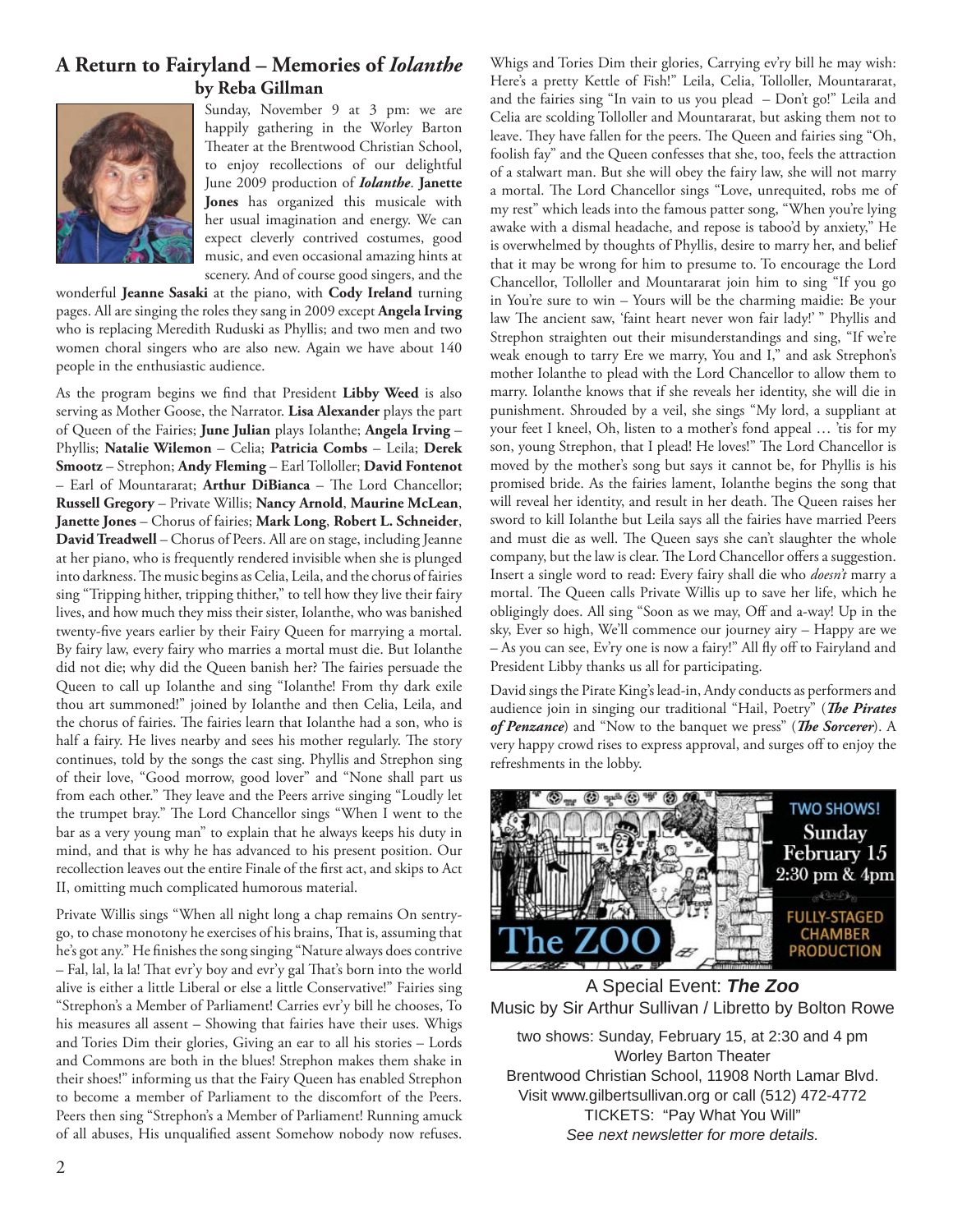#### **A Return to Fairyland**

*photos courtesy Steve Schwartzman see more at* **gilbertsullivanaustin.smugmug.com**





 Libby Weed *as Mother Goose* Patricia Combs, Andy Fleming, Lisa Alexander, Russell Gregory, June Julian *as Iolanthe* Arthur DiBianca, Angela Irving, Derek Smootz, and David Fontenot *pleading for Strephon*





Patricia Combs, Natalie Wilemon, June Julian *implore* Andy Fleming and David Fontenot Nancy Arnold, Mark Long, *"In vain to us you plead – Don't Go!"* Maurine McLean, and Robert L. Schneider









 Nancy Arnold, Maurine McLean, Angela Irving and Derek Smootz David Treadwell, Patricia Combs, Andy Fleming, Janette Jones, and Lisa Alexander *as Phyllis and Strephon* Lisa Alexander, and Russell Gregory



*pianist extraordinaire* Jeanne Sasaki Arthur DiBianca Andy Fleming *conducting* Russell Gregory











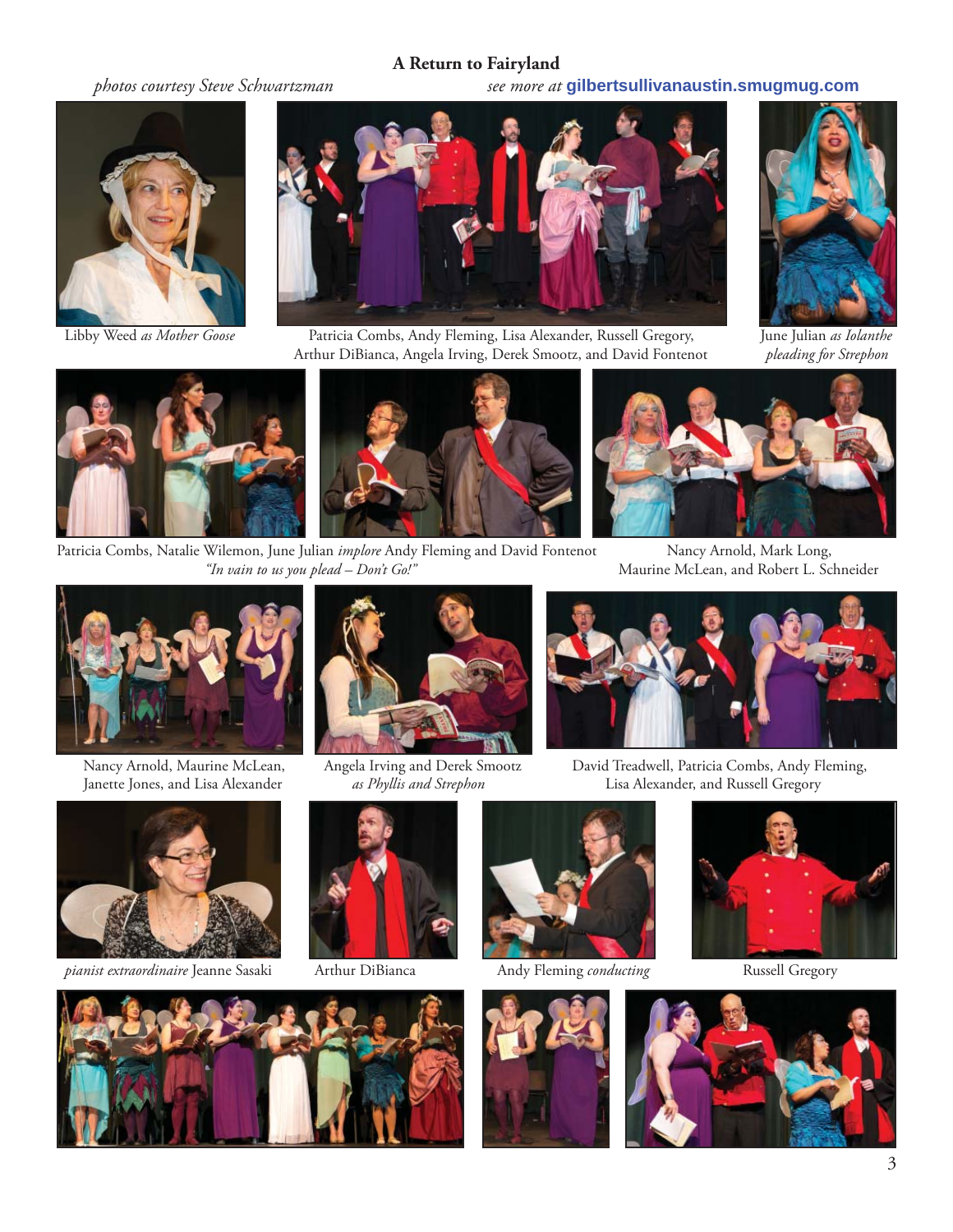#### **The Source of The Sorcerer by Ralph MacPhail, Jr.**



Earlier columns have attempted to show Gilbert's indebtedness to Gilbert in writing his libretti, for one of the delights of studying Sir William is discovering his self-plagiarism (self-inspiration?). Even his early reviewers frequently noticed this, and Gilbert himself, late in life, expressed his "indebtedness to the author of the Bab Ballads . . . from whom I have unblushingly cribbed. I can only hope

that, like Shakespeare, I may be held to have so far improved upon the original stories as to have justified the thefts that I committed."

**The Sorcerer** is unique among the Gilbert & Sullivan collaborations in that it was inspired by a Gilbert short story, not by his light verse or one of his earlier dramatic works. (I added those "hises" for, of course, the use of "love potions" is centuries-old in stories, plays, and operas, some of which remain well-known today; Shakespeare's *A Midsummer Night's Dream* (1590-96?) and Donizetti's *An Elixir of Love* (1832) are two of the most famous. (As noted in the last issue, *Dulcamara* was a burlesque by Gilbert of *An Elixir of Love.*  And Donizetti's opera, incidentally, was an Italian adaptation by Felice Romani of Frenchman Eugène Scribe's libretto, *Le philtre*, set to music in 1831 by Daniel Auber.)

But in 1877, when Gilbert was casting about for an idea for his first full-length collaboration with Arthur Sullivan to be produced by Richard D'Oyly Carte, he went to his own short story, "An Elixir of Love," which had been published in the Christmas issue of *The Graphic* the year before. It's worth your attention, and you can read it here: https://archive.org/details/foggertysfairyot00gilb (note: the 00 before "gilb" are zeroes; the o before the "t" is an oh. The story runs on pages 43-68 in Gilbert's collection, *Foggerty's Fairy and Other Tales*).

Gilbert's method of writing his libretti centered on developing his plots in short-story form, then revising, revising, and (after consultation with Sullivan as to musical situations) revising some more. While "An Elixir of Love" is very similar to *The Sorcerer*, many adjustments were made to convert it to a libretto. In it you will find that the romantic couple in *The Sorcerer* (Alexis Poindextre and Aline Sangazure) have different names (The Rev. Stanley Gay and Jessie Lightly). J. W. Wells & Co., Family Sorcerers, located in St. Mary Axe in London are "Baylis & Culpepper, magicians, astrologers, and professors of the Black Art" located in St. Martin's Lane. And while romantic mix-ups are similar in both works, the Rev. Mr. Gay loses his love to his bishop, and his love's father, Sir Caractacus Lightly, baronet, ends up marrying the Rev. Gay's cook and housekeeper, Zorah.

It's a delightful read. If you'd like to compare it with *The Sorcerer*, and don't have a copy of the Savoy Operas in your nightstand (which you should), surf over to:

http://diamond.boisestate.edu/gas/sorcerer/sorcerer\_lib.pdf.

At the risk of repeating myself, I'll conclude by saying that to *really* appreciate the Gilbert of Gilbert & Sullivan, it's necessary to become acquainted with his earlier works. It will be a delightful experience and will increase your appreciation for his libretti.



**Auditions for** *The Sorcerer* 

Auditions for our summer 2015 production of *The Sorcerer* will take place February 21 and 22 at Brentwood Christian School, 11908 North Lamar Boulevard. Look for more details in the next newsletter.

#### **Wand'ring Minstrels at St. Mark UMC**



*above, Janette Jones and Robert L. Schneider perform an excerpt from Disney's Beauty and the Beast*

*below, students and staff are drafted into performing with the Minstrels*

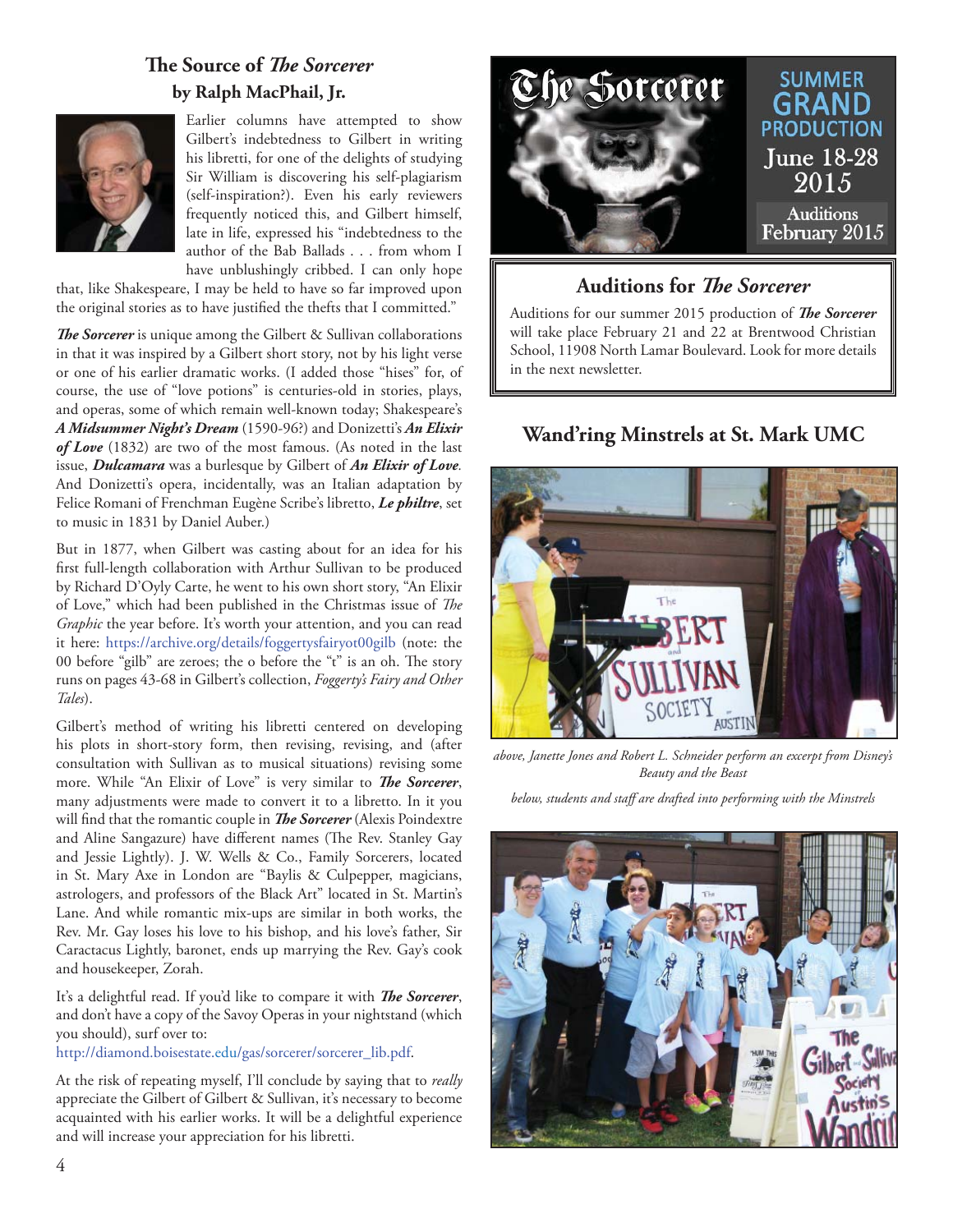

Michael Meigs *photo: Bill Hatcher*

#### **Michael Meigs Receives Recognition at the B. Iden Payne Awards Ceremony**

The B. Iden Payne Awards Ceremony was held on November 3. While none of our nominees for *H.M.S. Pinafore* came home with a coveted BIPPY award, GSSA Board Member **Michael**  Meigs received a Certificate of Special Recognition "awarded to Michael Meigs of Central Texas Live Theatre for reporting on the arts and fostering a regional perspective." Congratulations, Michael, on this well-deserved honor!

#### **NEWS of our MEMBERS**

The Society has awarded a Music Scholarship of \$500 to faithful performer and music student, **Andy Fleming**. Andy has performed in eleven summer productions and numerous musicales with the Society. He also performs with Spotlight on Opera and the Austin Lyric Opera Chorus. He is attending The University of Texas, studying for a Master's in Vocal Performance.

Two of our frequent performers have been performing at the Georgetown Palace Theatre: Kate Clark in *The Best Little Whorehouse in Texas* in November, and **Leann Fryer** in *Shrek the Musical* in December.



Andy Fleming *photo: Steve Schwartzman*

#### MEMBERSHIP FORM

We encourage you to join our Society. If you are a member, please check your membership renewal on the top of the mailing label. If expired or near expiration, your membership needs to be updated! To correct your address, renew your membership, or become a member, complete this form, and mail it to us with your check, payable to "GSSA", or call to join (512) 472-4772 (GSSA).

Please check a membership category:

| $\Box$ Individual (\$20-\$29)       |
|-------------------------------------|
| Family/Group (\$30-\$49)            |
| $\Box$ Patron (\$50-\$99)           |
| Grand Duke or Duchess (\$100-\$249) |
| $\Box$ Major General (\$250-\$499)  |
| $\Box$ Pooh-Bah (\$500-\$999)       |
| Pirate King (\$1000-\$2499)         |
| $\Box$ Savoyard (\$2500 & up)       |
|                                     |

| <b>State</b>                                |  |
|---------------------------------------------|--|
|                                             |  |
|                                             |  |
|                                             |  |
|                                             |  |
| □ I'd like to volunteer. I'm interested in: |  |

We are proud to list our members in our programs, but if you would prefer NOT to be listed in our programs, please check here:  $\Box$ 

#### **Wand'ring Minstrels**

The Wand'ring Minstrels performed at the St. Mark United Methodist Church's "St. Market Day Festival." They received a glowing thank-you from St. Mark's Jenny Smith:

"Dear Bob, Thanks so much to you, Janette, and all of the Wand'ring Minstrels who performed at our Fall Festival on October 25, 2014. We had a wonderful time! We received enthusiastic compliments from both members of and visitors to St. Mark UMC. Several of our members want to hire the Wand'ring Minstrels just for a fun afternoon event because they enjoyed themselves so much.

"The mix of more recent (Disney, etc.) musical numbers and the original Gilbert & Sullivan pieces was a good way to get both young and old audience members interested and involved. My four year old daughter kept insisting that she wanted to stay for 'one more song' until the show was over. I think both the youngsters as the 'chorus' and the rest of us in the audience really liked the use of props to help us sing along. The inherent humor in Gilbert & Sullivan's writing is matched by the light and silly tone that you, the performers, take to keep the show fun and moving. The Beast mask was definitely my favorite prop. Thank you for including me and the audience in the show. It is harder to include others, but I think it was worth it."

Pictures from this event are on page 4.

To hire the Wand'ring Minstrels for your concert, school event, or private party, contact **Robert L. Schneider** (**bigdaddymusic1@ gmail.com**), or see our website (**www.gilbertsullivan.org**) for further details or to schedule the Wand'ring Minstrels for your organization.

#### **Send Us Your News!**

The next newsletter should arrive in early February; the deadline for submissions is January 13. Please send your news to news@gilbertsullivan.org. Thanks!